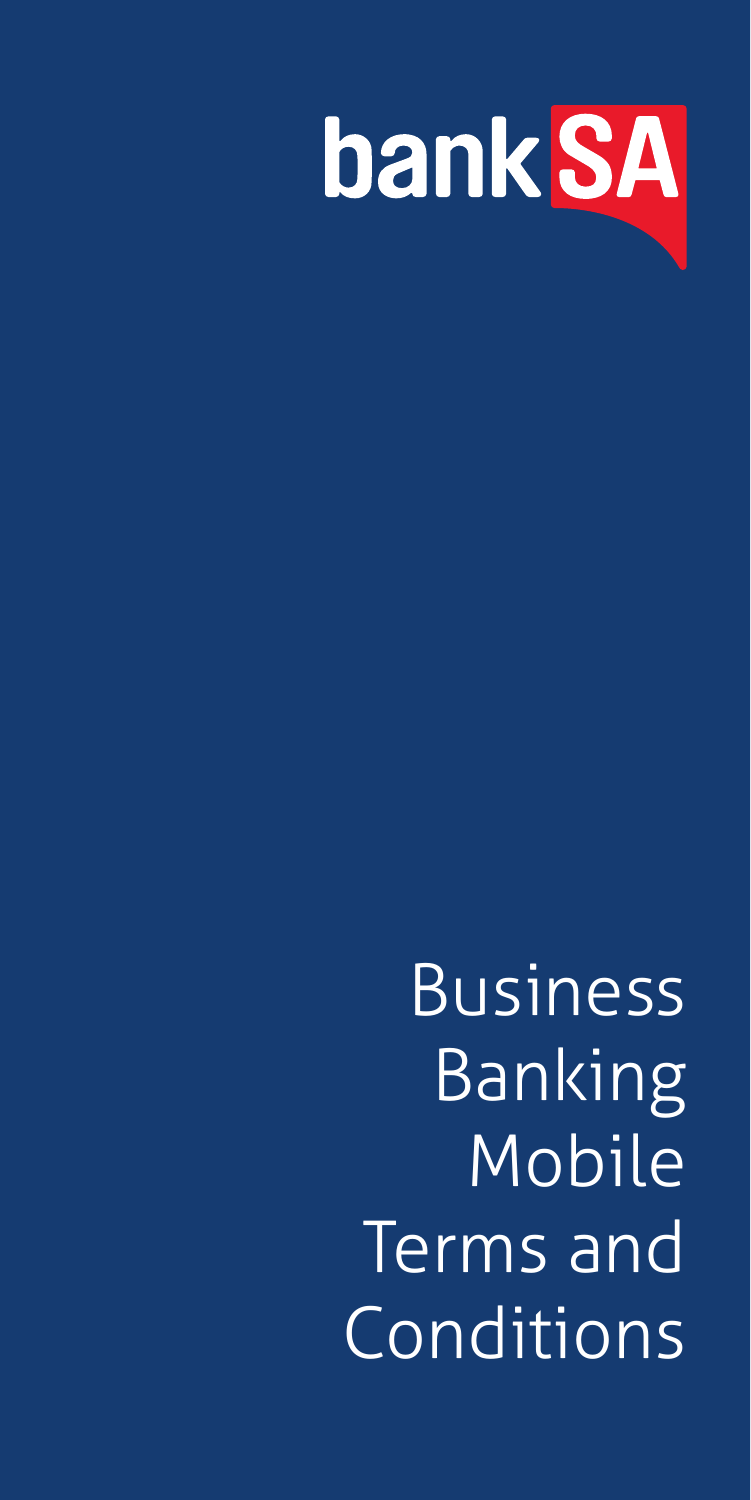## **Before using Business Banking Mobile please read the following Terms and Conditions:**

**Please note:** Words in **italics** have the same meaning as explained in Meaning of words in the BankSA Business Banking Online Product Disclosure Statement.

- Each time you use BankSA Business Banking Mobile, these Terms and Conditions and those in the **BankSA Business Banking Online Product Disclosure**  *Statement* apply.
- Where there is any inconsistency between these Terms and Conditions and the **BankSA Business Banking Online Product Disclosure Statement**, these terms and conditions shall prevail.
- BankSA Business Banking Mobile is an additional feature of **BankSA Business Banking Online**. It is not a stand-alone product. Business Banking Mobile is available only to registered users of Business Banking Online. No other specific registration is required.
- Not all mobile devices may be capable of accessing and using BankSA Business Banking Mobile. You are responsible for using, having or obtaining a compatible mobile device in connection with any use of the service. BankSA is not responsible for:
	- Any ability of a mobile device to access the service; or
	- Any loss or damage to a mobile device resulting from your access or use or attempted use of BankSA Business Banking Mobile.
- If you travel outside of Australia you may still have access to BankSA Business Banking Mobile. You should check with your telephone communications provider that the mobile device will be able to use relevant network in those countries in which you are travelling. BankSA is not liable for any additional costs you incur.
- Any conditions of use and charges relating to a mobile device are your responsibility.